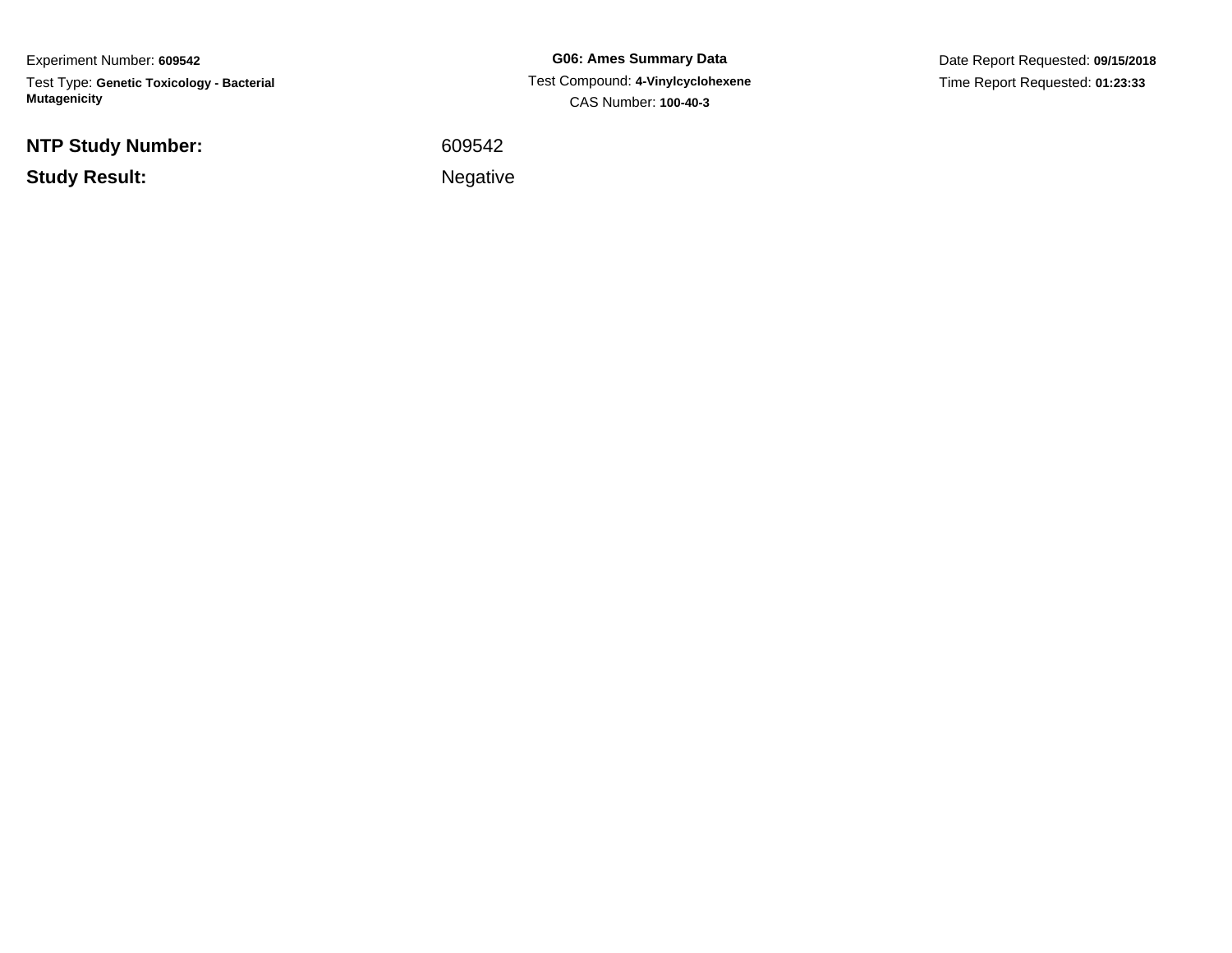| Experiment Number: 609542<br>Test Type: Genetic Toxicology - Bacterial |                            | <b>G06: Ames Summary Data</b><br>Test Compound: 4-Vinylcyclohexene |                      |                                 | Date Report Requested: 09/15/2018 |  |  |
|------------------------------------------------------------------------|----------------------------|--------------------------------------------------------------------|----------------------|---------------------------------|-----------------------------------|--|--|
|                                                                        |                            |                                                                    |                      | Time Report Requested: 01:23:33 |                                   |  |  |
| <b>Mutagenicity</b>                                                    |                            |                                                                    | CAS Number: 100-40-3 |                                 |                                   |  |  |
| Strain: TA100                                                          |                            |                                                                    |                      |                                 |                                   |  |  |
| Dose (ug/Plate)                                                        | <b>Without S9</b>          | <b>Without S9</b>                                                  | <b>Without S9</b>    | <b>Without S9</b>               | <b>With 10% Rat S9</b>            |  |  |
| Vehicle Control <sup>1</sup>                                           | $108 \pm 3.4$              | $143 \pm 12.0$                                                     | $142 \pm 8.7$        | $126 \pm 11.7$                  | $140 \pm 5.5$                     |  |  |
| 1.0                                                                    |                            |                                                                    |                      | $128 \pm 7.8$                   |                                   |  |  |
| 3.0                                                                    |                            |                                                                    | $141 \pm 15.9$       | $125 \pm 7.2$                   |                                   |  |  |
| 10.0                                                                   |                            | $142 \pm 16.9$                                                     | $117 \pm 9.9$        | $119 \pm 5.5$                   |                                   |  |  |
| 33.0                                                                   |                            | $139 \pm 3.8$                                                      | $146 \pm 6.3$        | $131 \pm 4.7$                   | $108 \pm 4.0$                     |  |  |
| 100.0                                                                  | $86 \pm 6.2$               | $93 \pm 12.8$                                                      | $90 \pm 3.0$         | $109 \pm 4.2$                   | $127 \pm 5.9$                     |  |  |
| 166.0                                                                  |                            |                                                                    | $81 \pm 5.8$         |                                 |                                   |  |  |
| 333.0                                                                  | $84 \pm 4.0$               | $68 \pm 9.0^s$                                                     |                      |                                 | $99 \pm 6.5$                      |  |  |
| 666.0                                                                  |                            | $16 \pm 16.3^{s}$                                                  |                      |                                 |                                   |  |  |
| 1000.0                                                                 | $19 \pm 11.9$ <sup>s</sup> |                                                                    |                      |                                 | $84 \pm 4.5^s$                    |  |  |
| 1666.0                                                                 |                            |                                                                    |                      |                                 | $105 \pm 4.1^s$                   |  |  |
| 3333.0                                                                 | $31 \pm 21.5^s$            |                                                                    |                      |                                 |                                   |  |  |
| 10000.0                                                                | Toxic                      |                                                                    |                      |                                 |                                   |  |  |
| <b>Trial Summary</b>                                                   | Negative                   | Negative                                                           | Negative             | Negative                        | Negative                          |  |  |
| Positive Control <sup>2</sup>                                          |                            |                                                                    |                      |                                 |                                   |  |  |
| Positive Control <sup>3</sup>                                          |                            |                                                                    |                      |                                 | $443 \pm 13.2$                    |  |  |
| Positive Control <sup>4</sup>                                          | $430 \pm 15.3$             | $364 \pm 13.9$                                                     |                      |                                 |                                   |  |  |
| Positive Control <sup>5</sup>                                          |                            |                                                                    |                      |                                 |                                   |  |  |
| Positive Control <sup>6</sup>                                          |                            |                                                                    |                      | $526 \pm 28.6$                  |                                   |  |  |
| Positive Control <sup>7</sup>                                          |                            |                                                                    | $998 \pm 77.5$       |                                 |                                   |  |  |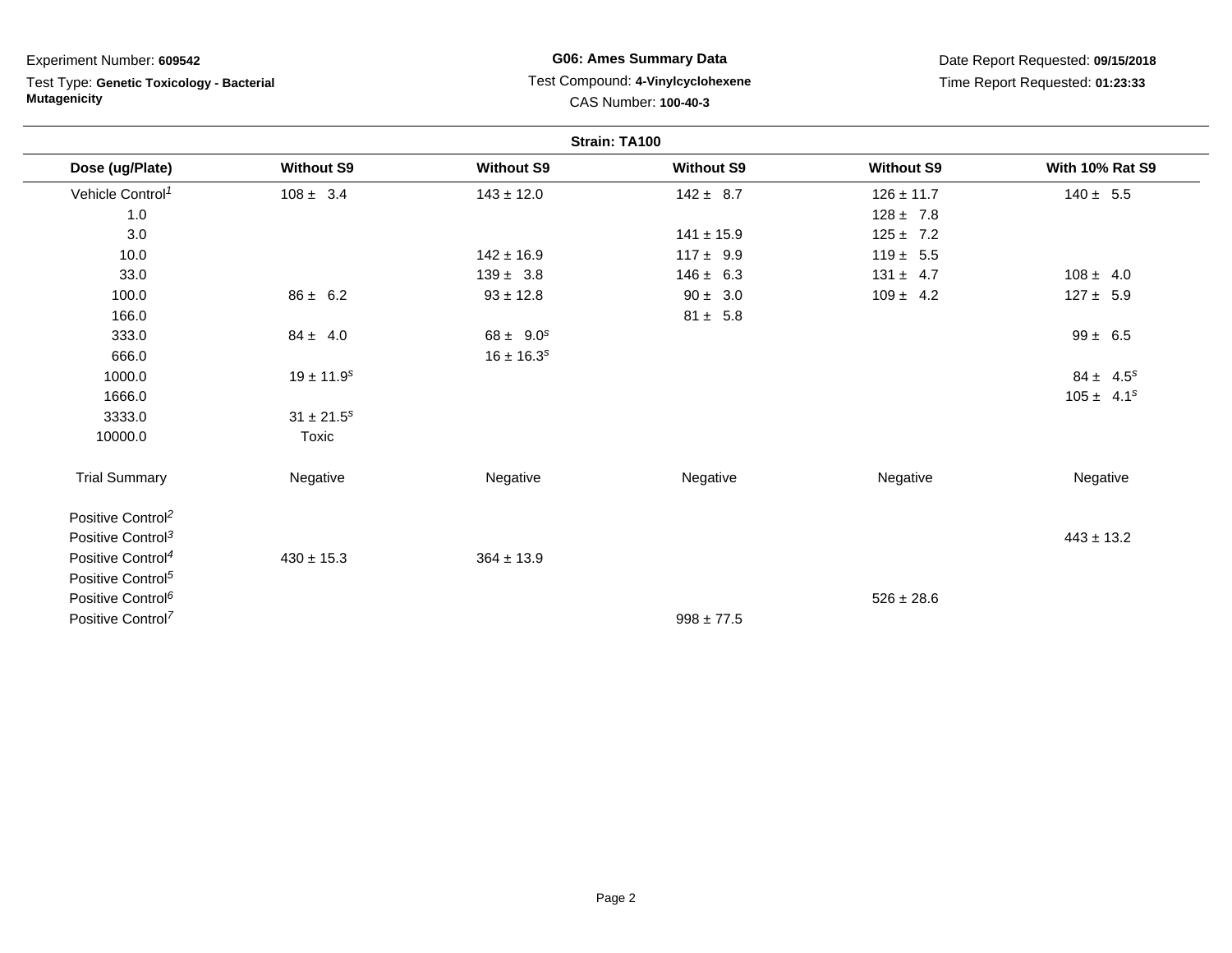Test Type: **Genetic Toxicology - Bacterial Mutagenicity**

## **G06: Ames Summary Data** Test Compound: **4-Vinylcyclohexene**CAS Number: **100-40-3**

|                               |                        |                        | Strain: TA100              |                     |                     |
|-------------------------------|------------------------|------------------------|----------------------------|---------------------|---------------------|
| Dose (ug/Plate)               | <b>With 10% Rat S9</b> | <b>With 30% Rat S9</b> | With 10% Hamster S9        | With 10% Hamster S9 | With 30% Hamster S9 |
| Vehicle Control <sup>1</sup>  | $153 \pm 11.1$         | $100 \pm 8.2$          | $157 \pm 11.6$             | $162 \pm 7.9$       | $123 \pm 21.7$      |
| 1.0                           |                        |                        |                            |                     |                     |
| 3.0                           | $172 \pm 6.5$          |                        |                            | $159 \pm 8.7$       |                     |
| 10.0                          | $148 \pm 7.5$          |                        |                            | $164 \pm 10.6$      |                     |
| 33.0                          | $144 \pm 9.8$          |                        | $143 \pm 10.4$             | $163 \pm 1.8$       |                     |
| 100.0                         | $143 \pm 6.4$          | $138 \pm 5.2$          | $129 \pm 1.5$              | $154 \pm 8.7$       | $139 \pm 1.7$       |
| 166.0                         |                        |                        |                            |                     |                     |
| 333.0                         | $125 \pm 6.2$          | $137 \pm 1.2$          | $135 \pm 5.4$              | $156 \pm 13.3$      | $130 \pm 9.8$       |
| 666.0                         |                        |                        |                            |                     |                     |
| 1000.0                        |                        | $110 \pm 13.1$         | $94 \pm 17.9$ <sup>s</sup> |                     | $117 \pm 12.4$      |
| 1666.0                        |                        |                        | $92 \pm 2.9^s$             |                     |                     |
| 3333.0                        |                        | $115 \pm 8.0^s$        |                            |                     | $93 \pm 5.5^s$      |
| 10000.0                       |                        | $53 \pm 26.5^s$        |                            |                     | $41 \pm 40.5^s$     |
| <b>Trial Summary</b>          | Negative               | Negative               | Negative                   | Negative            | Negative            |
| Positive Control <sup>2</sup> |                        |                        | $1037 \pm 59.6$            | $743 \pm 60.9$      |                     |
| Positive Control <sup>3</sup> | $389 \pm 24.2$         |                        |                            |                     | $1187 \pm 61.5$     |
| Positive Control <sup>4</sup> |                        |                        |                            |                     |                     |
| Positive Control <sup>5</sup> |                        | $1116 \pm 12.3$        |                            |                     |                     |
| Positive Control <sup>6</sup> |                        |                        |                            |                     |                     |
| Positive Control <sup>7</sup> |                        |                        |                            |                     |                     |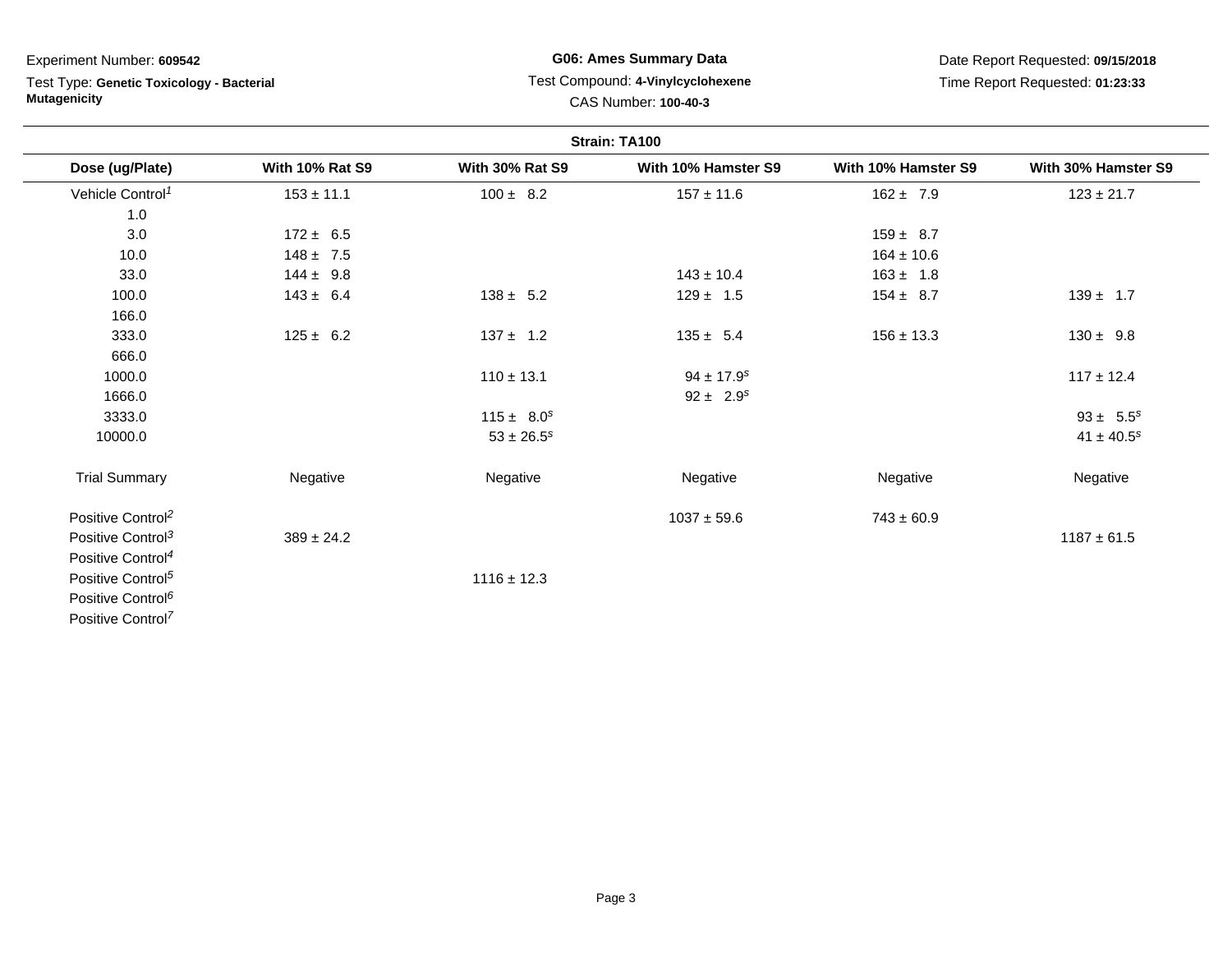Test Type: **Genetic Toxicology - Bacterial Mutagenicity**

## **G06: Ames Summary Data** Test Compound: **4-Vinylcyclohexene**CAS Number: **100-40-3**

|                               |                   |                   | Strain: TA1535         |                        |                     |
|-------------------------------|-------------------|-------------------|------------------------|------------------------|---------------------|
| Dose (ug/Plate)               | <b>Without S9</b> | <b>Without S9</b> | <b>With 10% Rat S9</b> | <b>With 30% Rat S9</b> | With 10% Hamster S9 |
| Vehicle Control <sup>1</sup>  | $17 \pm 3.4$      | $18 \pm 0.3$      | $14 \pm 0.6$           | $14 \pm 1.5$           | $15 \pm 1.5$        |
| 3.0                           | $15 \pm 0.3$      | $19 \pm 3.0$      |                        |                        |                     |
| 10.0                          | $17 \pm 4.6$      | $20 \pm 0.7$      |                        |                        |                     |
| 33.0                          | $8 \pm 3.0$       | $23 \pm 1.5$      | $19 \pm 1.7$           | $17 \pm 0.0$           | $17 \pm 2.7$        |
| 100.0                         | $16 \pm 0.7$      | $18 \pm 1.5$      | $17 \pm 1.0$           | $13 \pm 1.9$           | $15 \pm 1.8$        |
| 166.0                         |                   | $17 \pm 2.3$      |                        |                        |                     |
| 333.0                         | $6 \pm 1.5^s$     |                   | $13 \pm 2.1$           | $12 \pm 2.0$           | $10 \pm 0.0$        |
| 1000.0                        |                   |                   | $10 \pm 1.3$           | $12 \pm 0.0$           | $10 \pm 1.0^s$      |
| 1666.0                        |                   |                   | $10 \pm 3.1^s$         | $10 \pm 1.8$           | $11 \pm 2.4^s$      |
| <b>Trial Summary</b>          | Negative          | Negative          | Negative               | Negative               | Negative            |
| Positive Control <sup>3</sup> |                   |                   |                        |                        | $156 \pm 19.9$      |
| Positive Control <sup>4</sup> | $408 \pm 14.7$    |                   |                        |                        |                     |
| Positive Control <sup>5</sup> |                   |                   | $75 \pm 6.8$           |                        |                     |
| Positive Control <sup>8</sup> |                   |                   |                        | $106 \pm 10.0$         |                     |
| Positive Control <sup>7</sup> |                   | $1030 \pm 39.6$   |                        |                        |                     |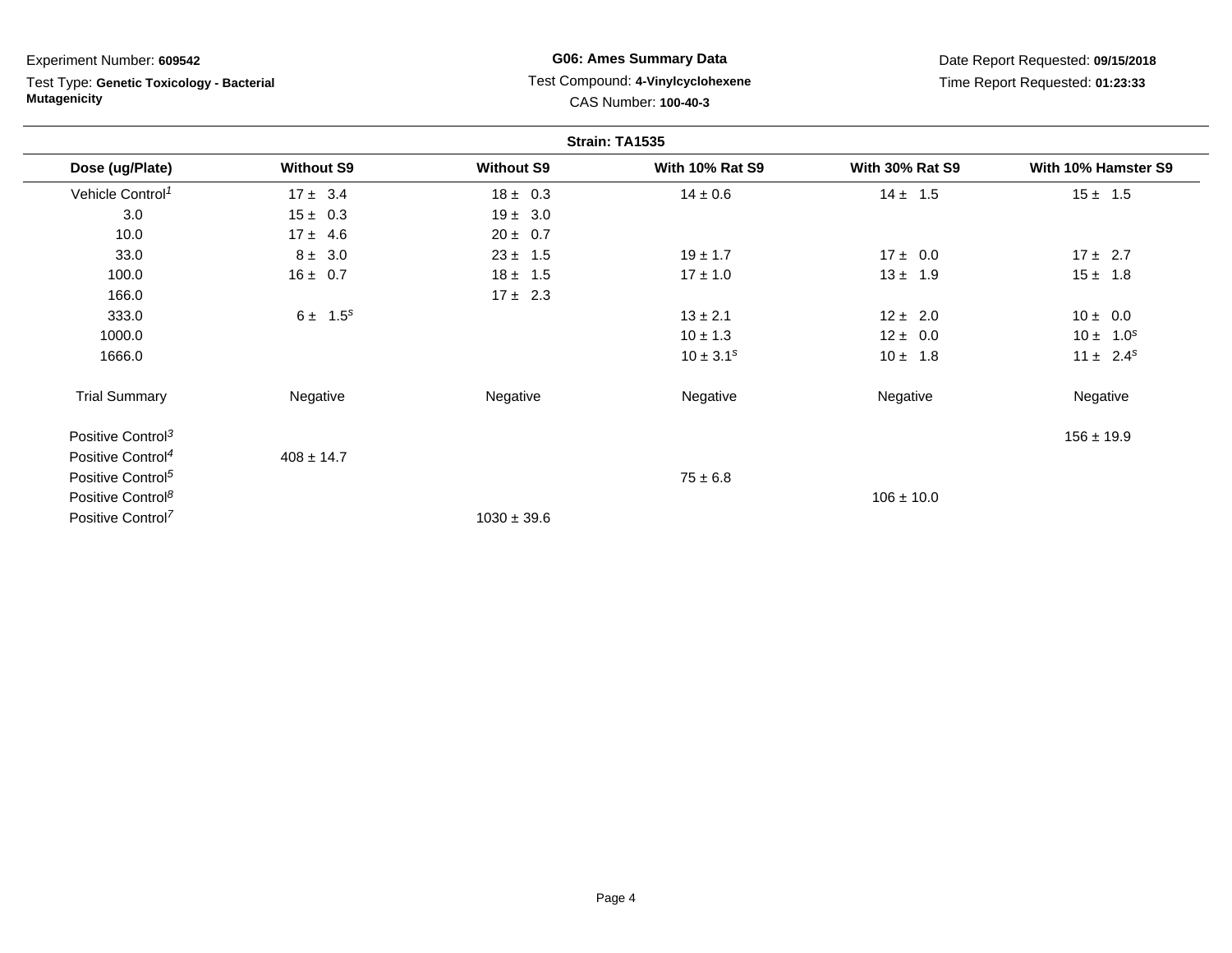÷.

Test Type: **Genetic Toxicology - Bacterial Mutagenicity**

## **G06: Ames Summary Data** Test Compound: **4-Vinylcyclohexene**CAS Number: **100-40-3**

|                               |                     | Strain: TA1535      |
|-------------------------------|---------------------|---------------------|
| Dose (ug/Plate)               | With 10% Hamster S9 | With 30% Hamster S9 |
| Vehicle Control <sup>1</sup>  | $13 \pm 3.4$        | $12 \pm 1.3$        |
| 3.0                           | $10 \pm 2.0$        |                     |
| 10.0                          | $8 \pm 0.9$         |                     |
| 33.0                          | $9 \pm 1.5$         | $11 \pm 1.8$        |
| 100.0                         | $9 \pm 0.7$         | $12 \pm 1.5$        |
| 166.0                         |                     |                     |
| 333.0                         | $5 \pm 1.5^s$       | $13 \pm 2.0$        |
| 1000.0                        |                     | $13 \pm 2.2$        |
| 1666.0                        |                     | $8 \pm 0.9$         |
| <b>Trial Summary</b>          | Negative            | Negative            |
| Positive Control <sup>3</sup> | $217 \pm 12.5$      |                     |
| Positive Control <sup>4</sup> |                     |                     |
| Positive Control <sup>5</sup> |                     | $527 \pm 12.5$      |
| Positive Control <sup>8</sup> |                     |                     |

Positive Control<sup>7</sup>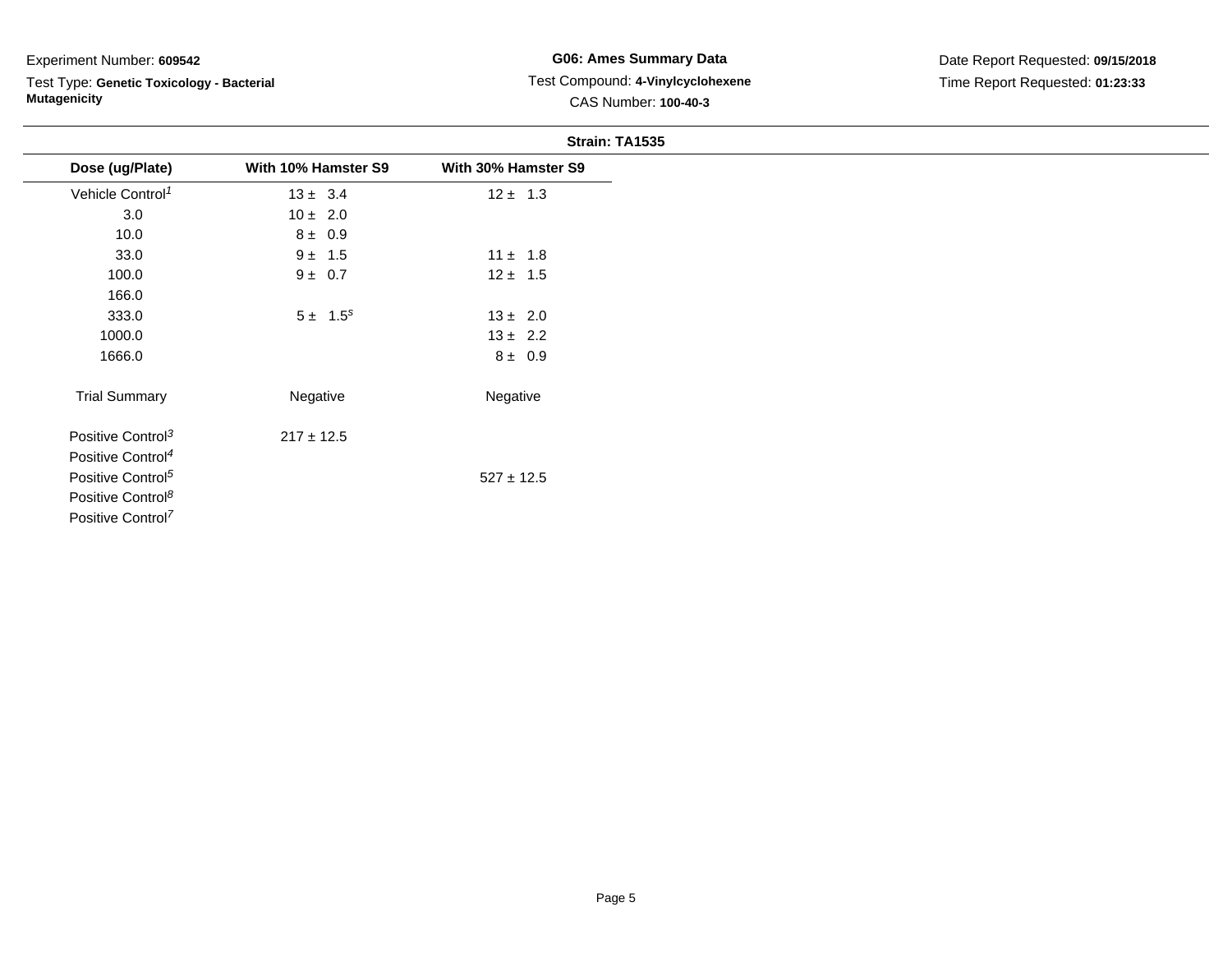| Experiment Number: 609542                                        |                           | <b>G06: Ames Summary Data</b> |                                                           | Date Report Requested: 09/15/2018 |                             |  |
|------------------------------------------------------------------|---------------------------|-------------------------------|-----------------------------------------------------------|-----------------------------------|-----------------------------|--|
| Test Type: Genetic Toxicology - Bacterial<br><b>Mutagenicity</b> |                           |                               | Test Compound: 4-Vinylcyclohexene<br>CAS Number: 100-40-3 | Time Report Requested: 01:23:33   |                             |  |
|                                                                  |                           |                               | <b>Strain: TA97</b>                                       |                                   |                             |  |
| Dose (ug/Plate)                                                  | <b>Without S9</b>         | <b>Without S9</b>             | <b>With 10% Rat S9</b>                                    | <b>With 30% Rat S9</b>            | With 10% Hamster S9         |  |
| Vehicle Control <sup>1</sup>                                     | $156 \pm 5.2$             | $157 \pm 9.9$                 | $205 \pm 5.4$                                             | $206 \pm 8.3$                     | $202 \pm 6.7$               |  |
| 3.0                                                              | $153 \pm 3.1$             | $149 \pm 5.4$                 |                                                           |                                   |                             |  |
| 10.0                                                             | $149 \pm 10.9$            | $164 \pm 12.2$                |                                                           |                                   |                             |  |
| 33.0                                                             | $165 \pm 11.2$            | $143 \pm 5.1$                 | $208 \pm 2.8$                                             | $209 \pm 0.7$                     | $209 \pm 6.2$               |  |
| 100.0                                                            | $148 \pm 8.6$             | $135 \pm 2.6$                 | $192 \pm 14.6$                                            | $222 \pm 4.6$                     | $197 \pm 5.0$               |  |
| 166.0                                                            |                           | $139 \pm 6.3$                 |                                                           |                                   |                             |  |
| 333.0                                                            | $86 \pm 9.7$ <sup>s</sup> |                               | $191 \pm 14.9$                                            | $217 \pm 5.0$                     | $170 \pm 14.8$              |  |
| 1000.0                                                           |                           |                               | $151 \pm 1.2$                                             | $174 \pm 11.5$                    | $94 \pm 5.5^s$              |  |
| 1666.0                                                           |                           |                               | $144 \pm 7.1$                                             | $143 \pm 9.3^s$                   | $130 \pm 21.7$ <sup>s</sup> |  |
| <b>Trial Summary</b>                                             | Negative                  | Negative                      | Negative                                                  | Negative                          | Negative                    |  |
| Positive Control <sup>2</sup>                                    |                           |                               |                                                           |                                   | $541 \pm 11.6$              |  |
| Positive Control <sup>3</sup>                                    |                           |                               | $358 \pm 31.6$                                            |                                   |                             |  |
| Positive Control <sup>5</sup>                                    |                           |                               |                                                           | $406 \pm 9.3$                     |                             |  |
| Positive Control <sup>9</sup>                                    | $824 \pm 25.0$            | $559 \pm 15.7$                |                                                           |                                   |                             |  |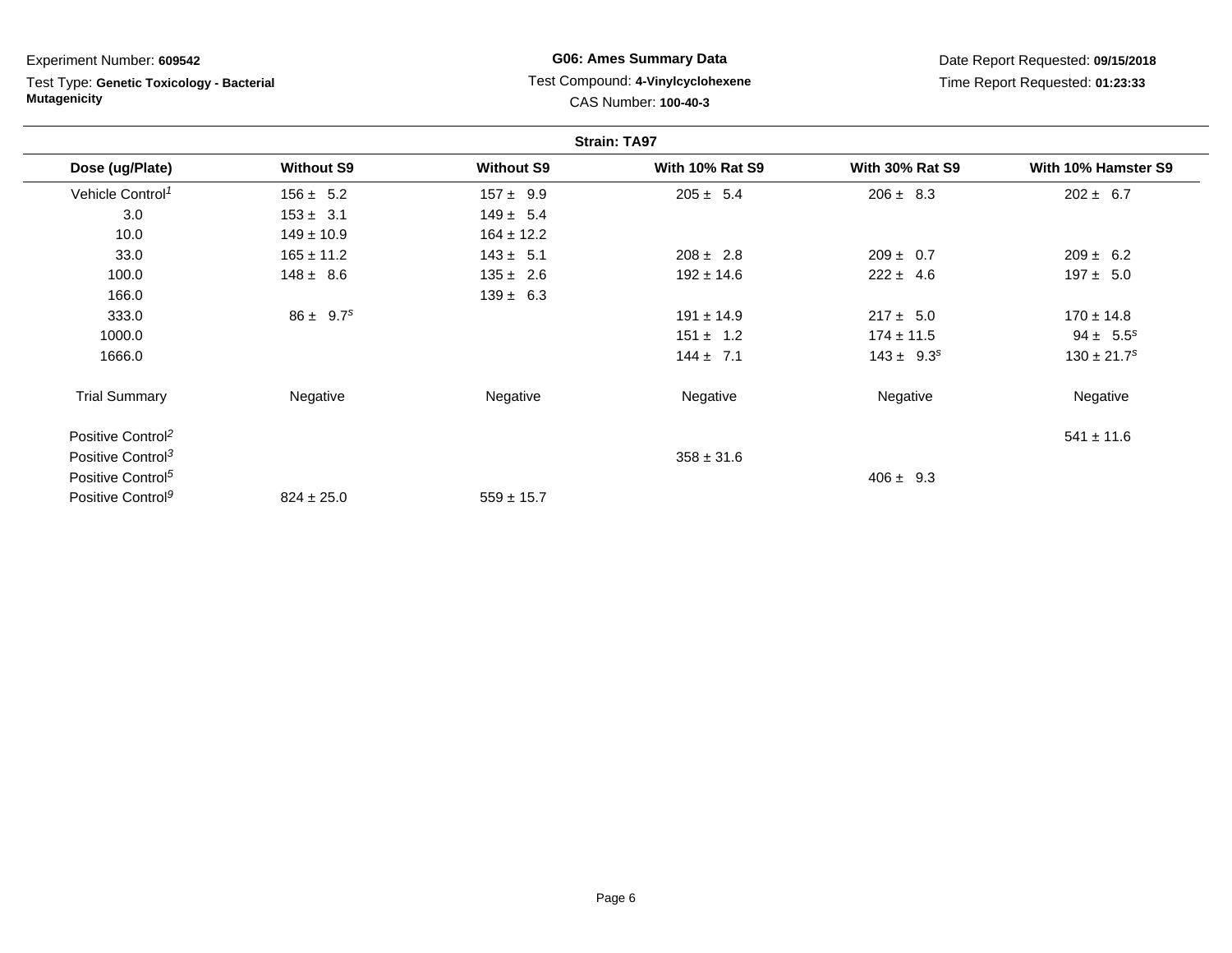Test Type: **Genetic Toxicology - Bacterial Mutagenicity**

## **G06: Ames Summary Data** Test Compound: **4-Vinylcyclohexene**CAS Number: **100-40-3**

|                               |                     | <b>Strain: TA97</b> |
|-------------------------------|---------------------|---------------------|
| Dose (ug/Plate)               | With 10% Hamster S9 | With 30% Hamster S9 |
| Vehicle Control <sup>1</sup>  | $181 \pm 12.5$      | $193 \pm 7.0$       |
| 3.0                           | $177 \pm 6.4$       |                     |
| 10.0                          | $187 \pm 12.5$      |                     |
| 33.0                          | $172 \pm 3.0$       | $189 \pm 2.9$       |
| 100.0                         | $167 \pm 4.4$       | $160 \pm 0.9$       |
| 166.0                         |                     |                     |
| 333.0                         | $184 \pm 5.6$       | $118 \pm 5.7$       |
| 1000.0                        |                     | $97 \pm 8.5$        |
| 1666.0                        |                     | $91 \pm 1.9^s$      |
| <b>Trial Summary</b>          | Negative            | Negative            |
| Positive Control <sup>2</sup> | $537 \pm 40.3$      |                     |
| Positive Control <sup>3</sup> |                     | $502 \pm 3.5$       |
| Positive Control <sup>5</sup> |                     |                     |

Positive Control<sup>9</sup>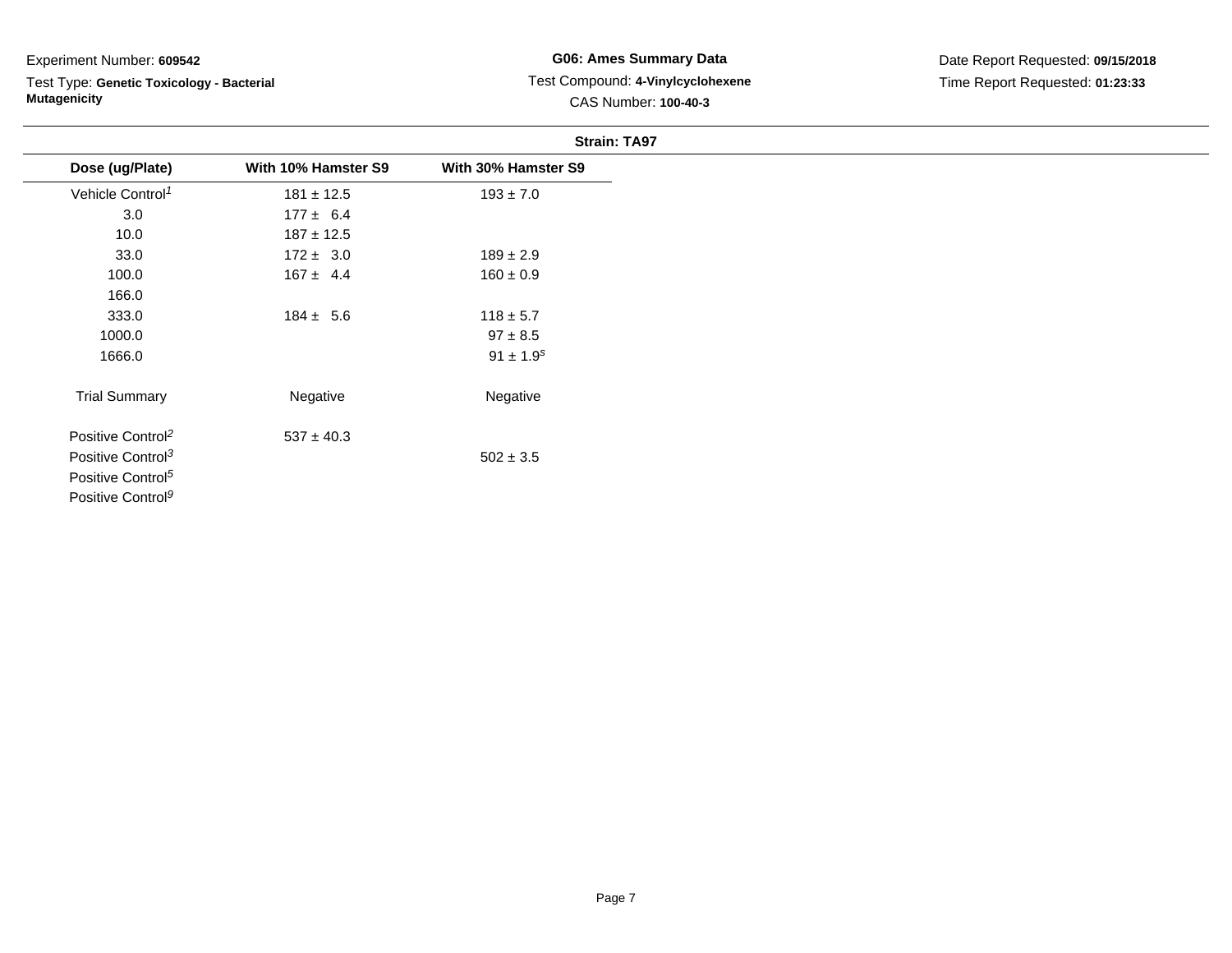| Experiment Number: 609542<br>Test Type: Genetic Toxicology - Bacterial<br><b>Mutagenicity</b> |                   | <b>G06: Ames Summary Data</b><br>Test Compound: 4-Vinylcyclohexene<br>CAS Number: 100-40-3 |                     | Date Report Requested: 09/15/2018 |                        |  |
|-----------------------------------------------------------------------------------------------|-------------------|--------------------------------------------------------------------------------------------|---------------------|-----------------------------------|------------------------|--|
|                                                                                               |                   |                                                                                            |                     | Time Report Requested: 01:23:33   |                        |  |
|                                                                                               |                   |                                                                                            | <b>Strain: TA98</b> |                                   |                        |  |
| Dose (ug/Plate)                                                                               | <b>Without S9</b> | <b>Without S9</b>                                                                          | <b>Without S9</b>   | <b>With 10% Rat S9</b>            | <b>With 30% Rat S9</b> |  |
| Vehicle Control <sup>1</sup>                                                                  | $16 \pm 2.2$      | $24 \pm 6.2$                                                                               | $32 \pm 4.6$        | $35 \pm 3.5$                      | $26 \pm 2.7$           |  |
| 1.0                                                                                           |                   |                                                                                            | $28 \pm 1.8$        |                                   |                        |  |
| 3.0                                                                                           |                   | $22 \pm 2.2$                                                                               | $29 \pm 5.5$        | $35 \pm 5.2$                      |                        |  |
| 10.0                                                                                          | $15 \pm 4.2$      | $19 \pm 1.7$                                                                               | $26 \pm 1.2$        | $34 \pm 7.3$                      |                        |  |
| 33.0                                                                                          | $16 \pm 0.7$      | $23 \pm 3.6$                                                                               | $23 \pm 2.7$        | $30 \pm 2.4$                      |                        |  |
| 100.0                                                                                         | $10 \pm 2.8$      | $21 \pm 2.3$                                                                               | $29 \pm 1.7$        | $40 \pm 2.2$                      | $20 \pm 2.2$           |  |
| 166.0                                                                                         |                   | $18 \pm 1.9$                                                                               |                     |                                   |                        |  |
| 333.0                                                                                         | $13 \pm 0.6^s$    |                                                                                            |                     | $44 \pm 2.9$                      | $24 \pm 4.8$           |  |
| 666.0                                                                                         | $0 \pm 0.0^s$     |                                                                                            |                     |                                   |                        |  |
| 1000.0                                                                                        |                   |                                                                                            |                     |                                   | $20 \pm 2.3$           |  |
| 1666.0                                                                                        |                   |                                                                                            |                     |                                   |                        |  |
| 3333.0                                                                                        |                   |                                                                                            |                     |                                   | $15 \pm 0.6^s$         |  |
| 10000.0                                                                                       |                   |                                                                                            |                     |                                   | $16 \pm 3.3^s$         |  |
| <b>Trial Summary</b>                                                                          | Negative          | Negative                                                                                   | Negative            | Negative                          | Negative               |  |
| Positive Control <sup>2</sup>                                                                 |                   |                                                                                            |                     |                                   |                        |  |
| Positive Control <sup>3</sup>                                                                 |                   |                                                                                            |                     | $297 \pm 8.3$                     | $154 \pm 11.0$         |  |
| Positive Control <sup>10</sup>                                                                | $479 \pm 32.3$    | $511 \pm 14.3$                                                                             | $449 \pm 29.9$      |                                   |                        |  |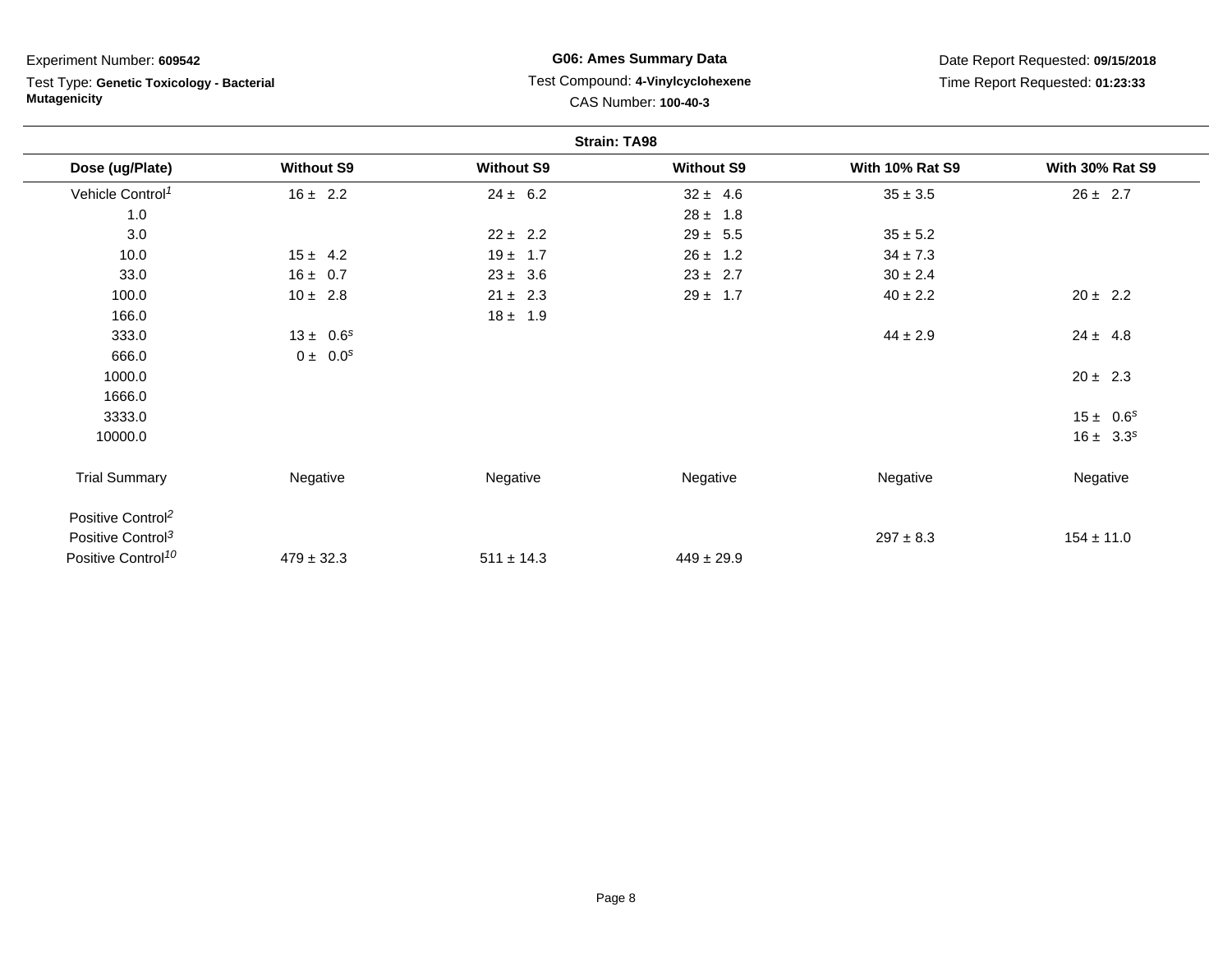Test Type: **Genetic Toxicology - Bacterial Mutagenicity**

**G06: Ames Summary Data** Test Compound: **4-Vinylcyclohexene**CAS Number: **100-40-3**

|                                |                     |                     | <b>Strain: TA98</b> |
|--------------------------------|---------------------|---------------------|---------------------|
| Dose (ug/Plate)                | With 10% Hamster S9 | With 10% Hamster S9 | With 30% Hamster S9 |
| Vehicle Control <sup>1</sup>   | $34 \pm 1.2$        | $32 \pm 4.5$        | $25 \pm 3.2$        |
| 1.0                            |                     |                     |                     |
| 3.0                            |                     | $34 \pm 4.6$        |                     |
| 10.0                           |                     | $31 \pm 2.0$        |                     |
| 33.0                           | $38 \pm 3.4$        | $32 \pm 3.7$        |                     |
| 100.0                          | $24 \pm 3.0$        | $30 \pm 1.2$        | $29 \pm 3.9$        |
| 166.0                          |                     |                     |                     |
| 333.0                          | $18 \pm 5.0$        | $17 \pm 2.9^s$      | $24 \pm 2.5$        |
| 666.0                          |                     |                     |                     |
| 1000.0                         | $0 \pm 0.0^s$       |                     | $25 \pm 2.3$        |
| 1666.0                         | $0 \pm 0.0^s$       |                     |                     |
| 3333.0                         |                     |                     | $17 \pm 4.4^s$      |
| 10000.0                        |                     |                     | $13 \pm 3.9^s$      |
| <b>Trial Summary</b>           | Negative            | Negative            | Negative            |
| Positive Control <sup>2</sup>  | $874 \pm 55.9$      | $651 \pm 11.5$      |                     |
| Positive Control <sup>3</sup>  |                     |                     | $353 \pm 22.9$      |
| Positive Control <sup>10</sup> |                     |                     |                     |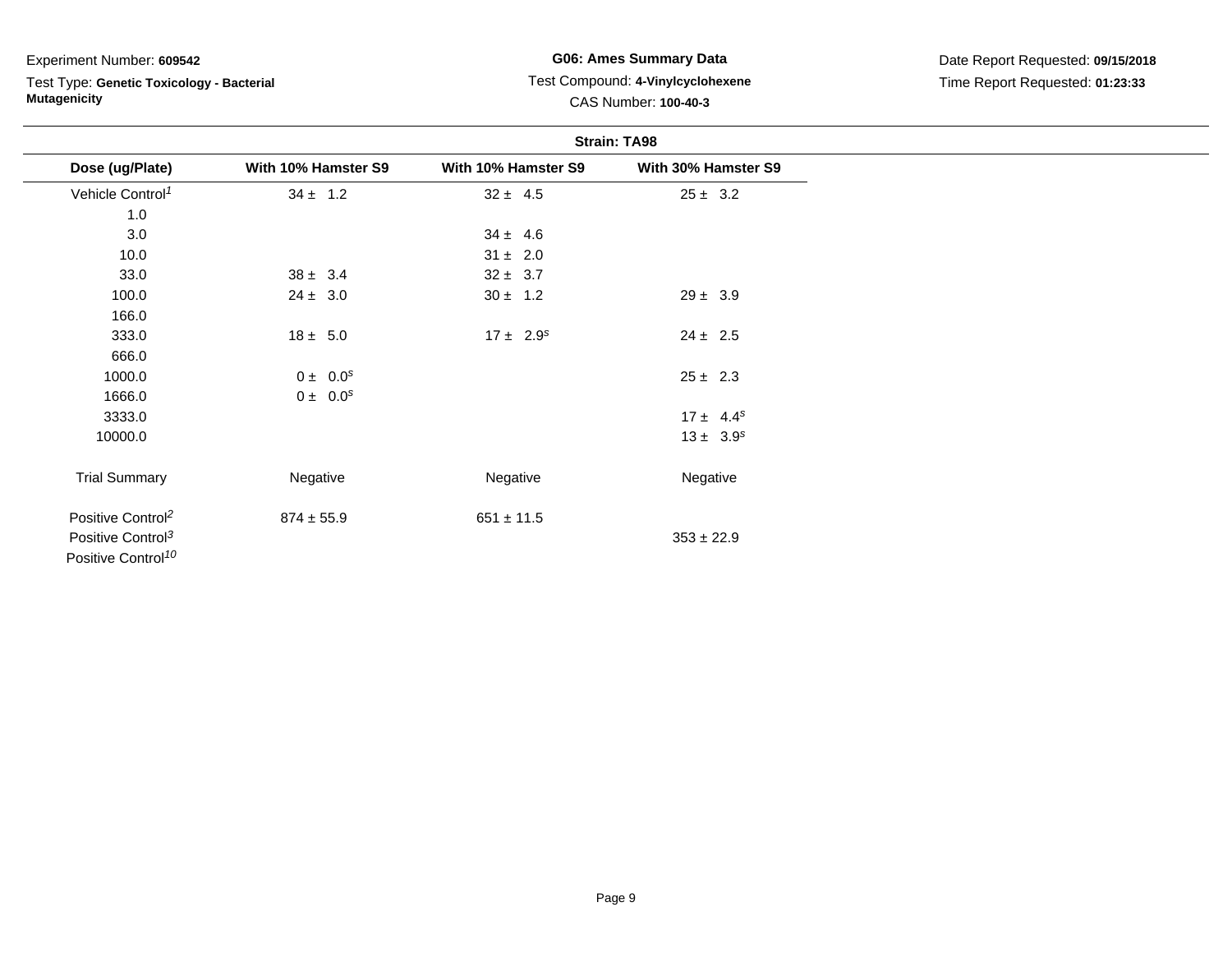| Experiment Number: 609542 |  |  |
|---------------------------|--|--|
|---------------------------|--|--|

Test Type: **Genetic Toxicology - Bacterial Mutagenicity**

## **G06: Ames Summary Data** Test Compound: **4-Vinylcyclohexene**CAS Number: **100-40-3**

|                                |                   |                   | Strain: TA104                |                        |                        |
|--------------------------------|-------------------|-------------------|------------------------------|------------------------|------------------------|
| Dose (ug/Plate)                | <b>Without S9</b> | <b>Without S9</b> | <b>With 10% Rat S9</b>       | <b>With 10% Rat S9</b> | <b>With 30% Rat S9</b> |
| Vehicle Control <sup>1</sup>   | $322 \pm 9.6$     | $281 \pm 3.5$     | $345 \pm 25.2$               | $340 \pm 10.4$         | $405 \pm 28.9$         |
| 1.0                            | $355 \pm 29.0$    | $284 \pm 4.6$     |                              |                        |                        |
| 3.0                            | $337 \pm 6.2$     | $288 \pm 11.3$    |                              | $381 \pm 5.4$          |                        |
| 10.0                           | $331 \pm 6.1$     | $278 \pm 3.9$     |                              | $387 \pm 19.9$         |                        |
| 33.0                           | $268 \pm 10.4$    | $269 \pm 11.7$    | $344 \pm 25.8$               | $328 \pm 2.6$          | $465 \pm 19.5$         |
| 100.0                          | $230 \pm 24.0$    | $232 \pm 1.2$     | $323 \pm 15.4$               | $338 \pm 15.6$         | $451 \pm 6.0$          |
| 333.0                          |                   |                   | 5.2<br>$345 \pm$             | $337 \pm 3.7$          | $385 \pm 19.9$         |
| 1000.0                         |                   |                   | $94 \pm$<br>5.7 <sup>s</sup> |                        | $303 \pm 5.0$          |
| 1666.0                         |                   |                   | $90 \pm 14.8^s$              |                        | $238 \pm 11.7$         |
| <b>Trial Summary</b>           | Negative          | Negative          | Negative                     | Negative               | Negative               |
| Positive Control <sup>5</sup>  |                   |                   |                              |                        |                        |
| Positive Control <sup>8</sup>  |                   |                   | $1015 \pm 107.2$             | $1257 \pm 46.0$        | $1136 \pm 42.0$        |
| Positive Control <sup>11</sup> |                   | $454 \pm 2.0$     |                              |                        |                        |
| Positive Control <sup>12</sup> | $488 \pm 19.5$    |                   |                              |                        |                        |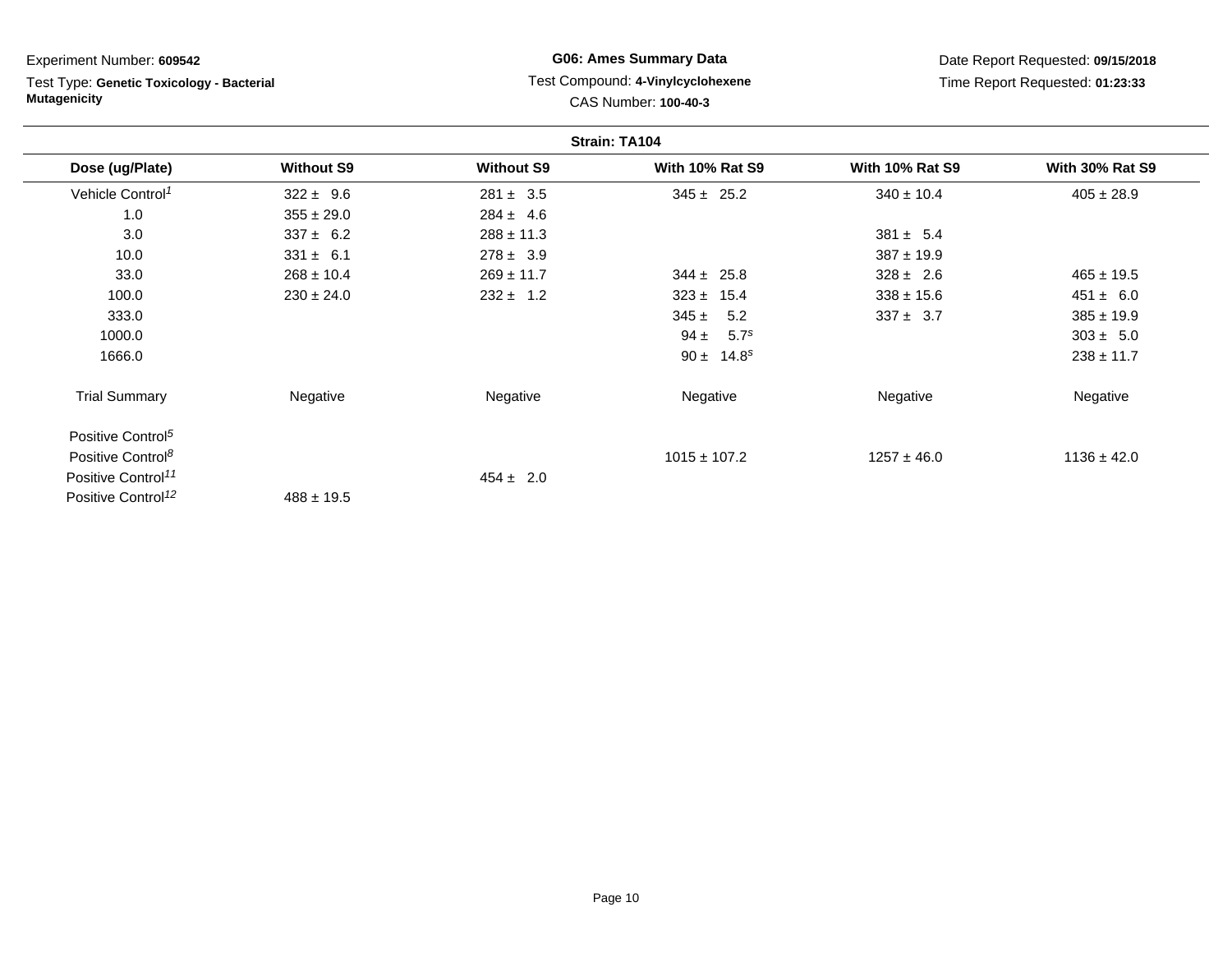# Test Type: **Genetic Toxicology - Bacterial Mutagenicity**

## **G06: Ames Summary Data** Test Compound: **4-Vinylcyclohexene**CAS Number: **100-40-3**

| Strain: TA104                                                                                                                      |                     |                     |                     |                             |
|------------------------------------------------------------------------------------------------------------------------------------|---------------------|---------------------|---------------------|-----------------------------|
| Dose (ug/Plate)                                                                                                                    | With 10% Hamster S9 | With 10% Hamster S9 | With 10% Hamster S9 | With 30% Hamster S9         |
| Vehicle Control <sup>1</sup>                                                                                                       | $378 \pm 9.9$       | $344 \pm 13.2$      | $420 \pm 25.8$      | $390 \pm 20.2$              |
| 1.0                                                                                                                                |                     |                     |                     |                             |
| 3.0                                                                                                                                |                     | $347 \pm 23.7$      | $458 \pm 15.8$      |                             |
| 10.0                                                                                                                               |                     | $367 \pm 36.6$      | $440 \pm 15.3$      |                             |
| 33.0                                                                                                                               | $381 \pm 12.5$      | $367 \pm 22.9$      | $453 \pm 5.9$       | $434 \pm 5.5$               |
| 100.0                                                                                                                              | $356 \pm 6.2$       | $409 \pm 13.6$      | $428 \pm 8.3$       | $440 \pm 22.0$              |
| 333.0                                                                                                                              | $230 \pm 11.1$      | $368 \pm 6.8$       | $157 \pm 15.0^s$    | $392 \pm 8.3$               |
| 1000.0                                                                                                                             | $8 \pm 3.4^s$       |                     |                     | $308 \pm 18.9$              |
| 1666.0                                                                                                                             | $11 \pm 5.9^s$      |                     |                     | $208 \pm 11.9$ <sup>s</sup> |
| <b>Trial Summary</b>                                                                                                               | Negative            | Negative            | Negative            | Negative                    |
| Positive Control <sup>5</sup><br>Positive Control <sup>8</sup><br>Positive Control <sup>11</sup><br>Positive Control <sup>12</sup> | $1620 \pm 30.7$     | $1621 \pm 31.5$     | $1980 \pm 15.3$     | $1267 \pm 32.5$             |